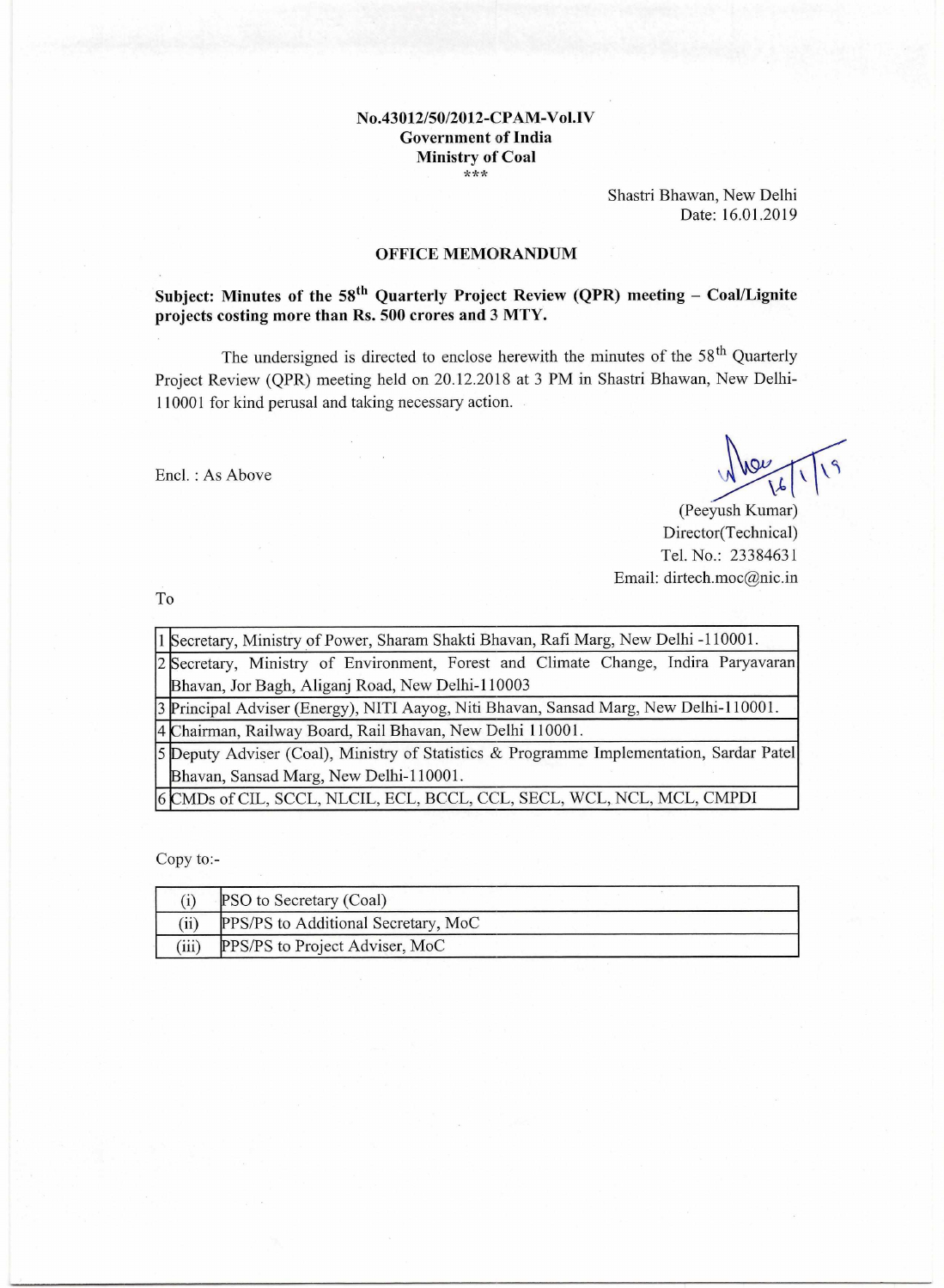# **Record note of discussions of 58th Quarterly Project Review (QPR) meeting held on 20.12.2018 through video conferencing in respect of CIL, SCCL and NLCIL projects**

List of the officers present in the office of Secretary (Coal) is at Annex. 'A'. CMD's and other officials of SCCL, NLCIL, CIL and its subsidiary companies attended through video conferencing from their respective headquarters.

2. At the outset Secretary (Coal) welcomed the participant. He expressed his concern for delay in implementation of various projects and asked to identify major reasons affecting completion of coal projects. He also advised to review the project in MS project and follow up the critical activity at subsidiary and company level. He instructed to submit exception report to MoC before every QPR.

# **Action: CIL, SCCL and NLCIL**

3. Project Adviser made a brief on ATR on the decisions taken in the last meeting held on 13.06.2018. He informed that there are 51 projects of CIL, 2 projects of SCCL and 9 projects of NLCIL under review in this meeting. Out of these, 17 projects of CIL and 4 projects of NLCIL are behind schedule.

4. The following discussions were taken in respect of various delayed projects.

## **Coal India Limited (CIL)**

## **i. Sonepur Bazari Comb. OC, ECL**

CMD, ECL informed that the tender for tree felling will be finalized by 31.12.2018. In respect of Railway Siding, the tender for Signalling & Telecommunication will be finalized by 31.12.2018. The Coal Handling Plant (CHP) is scheduled to be commissioned by 31.10.2020. However, efforts will be made to complete the project by 31.03.2020.

## **Action: CMD, ECL**

# **ii. Kapuria UG, BCCL**

Dir (P&P), BCCL informed that the PR is under recast. Viability of the recast PR is being examined by CMPDI. The activity is expected to be complete by 31.03.2019. Secretary (Coal) advised that updated status with all details should be put-up in next QPR meeting.

## **Action: CMD, BCCL**

## **iii. Karo OC, CCL**

CMD, CCL informed that all major activities have been completed. The project could not achieve its rated capacity due to delay in Environmental Clearance (EC), which is top most priority now for the project. The project will achieve its rated capacity (3.5 MTY) after grant of EC.

# **Action: CMD, CCL**

## **iv. Magadh Exp. OC, CCL**

CMD, CCL informed that land authentication and Forest Clearance (FC) are the main Bottlenecks in this Project. He informed that job for Railway siding has been awarded to M/s RITES. Work is in progress on Rly land only. The work in forest land will start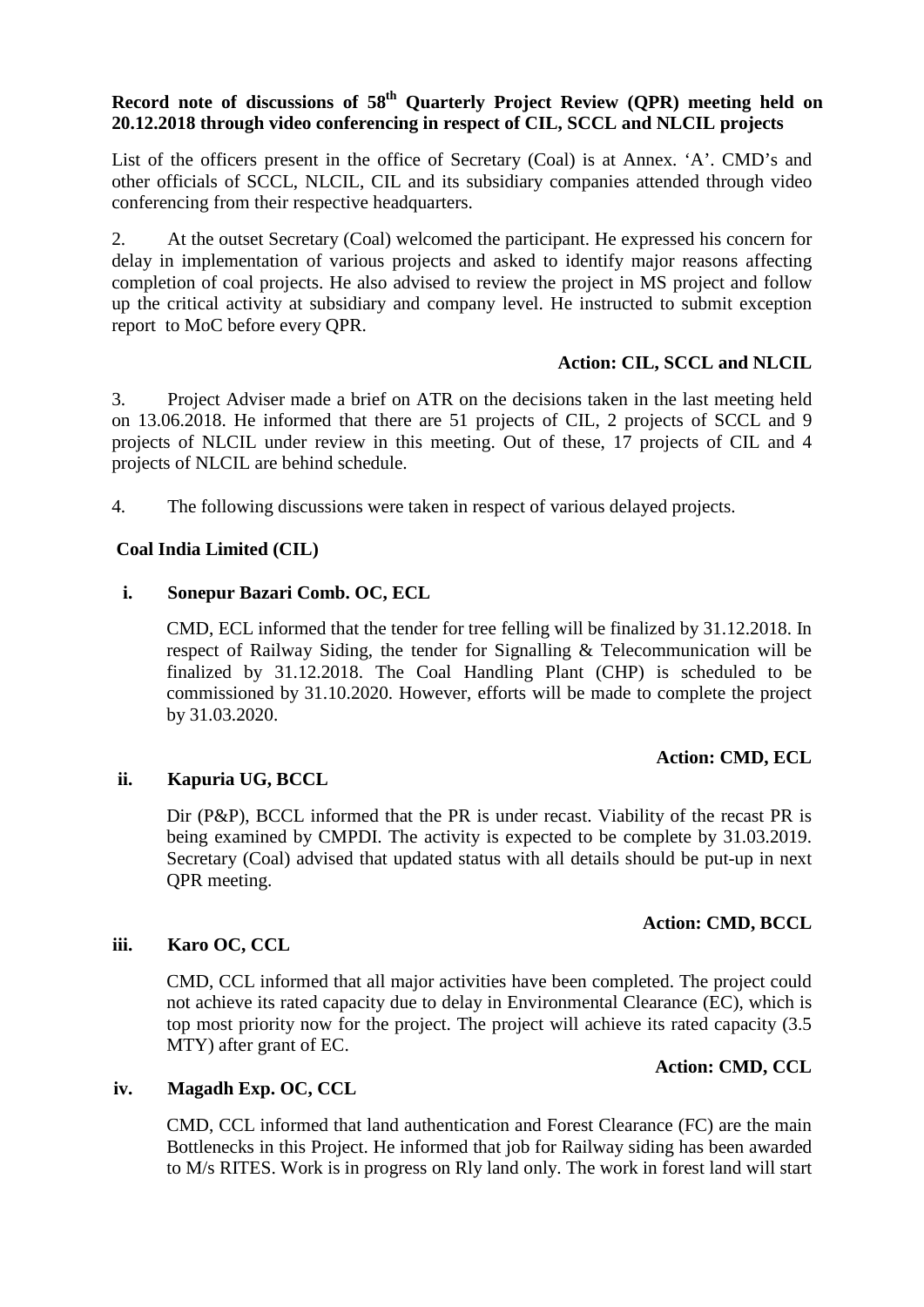after FC is obtained. He also informed that signalling and electrification work of Balumath-Bukru-Shivpur single line is in progress, which needs to be expedited by Railways. CCL needs to expedite the land acquisition and provide intermediate timeline.

### **Action: CMD, CCL**

## **v. North Urimari OCP, CCL**

CMD, CCL informed that the project will be completed in 2018-19. CCL was asked to expedite the completion of project.

# **Action: CMD, CCL**

# **vi. Rajrappa RCE OCP, CCL**

CMD, CCL informed that Tenancy, GMK and Forest land are hindering the Project to move in Rajrappa Block – II OC. The performance of the project will improve once FC (277.15 Ha) is granted. CCL was asked to provide the timelines.

## **Action: CMD, CCL**

### **vii. Khadia Expansion OC, NCL**

CMD, NCL informed that the project would be completed in 2018-19 after approval of RCE. Draft RCE has been submitted by CMPDIL and is under examination. RCE will be approved by March 2019. NCL and CMPDIL need to expedite.

## **Action: CMD, NCL/ CMD, CMPDIL**

#### **viii. Baroud Extn. OC, SECL**

Delay in completion of project is mainly on account of delay in FC. Proposal for Stage-I FC of 238.373 Ha forest land is under scrutiny at State Govt from 30.11.2018 and will be forwarded to MoEF&&CC for consideration of FAC for issuance of Stage-I FC by 31.03.2019. The project will be completed after grant of Stage II FC. SECL needs to expedite and to provide timelines.

## **Action: CMD, SECL**

## **ix. Manikpur OC, SECL**

CMD, SECL informed that the installation of the in-pit crusher is the last pending activity to complete the project. Final NIT has been submitted by CMPDIL and is under approval. Completion Report will be processed after finalization of NIT. SECL needs to expedite.

## **Action: CMD, SECL/ CMD, CMPDIL**

## **x. Pelma OCP, SECL**

The project is non-starter. Secretary (Coal) advised that sincere efforts should be made to start the project. SECL was asked to provide the timeline.

**Action: CMD, SECL**

## **xi. Ananta OC, MCL**

CMD, MCL informed that the delay in SILO is due to finalisation of site because of unstable ground condition. Now, it is proposed to construct Rapid Loading System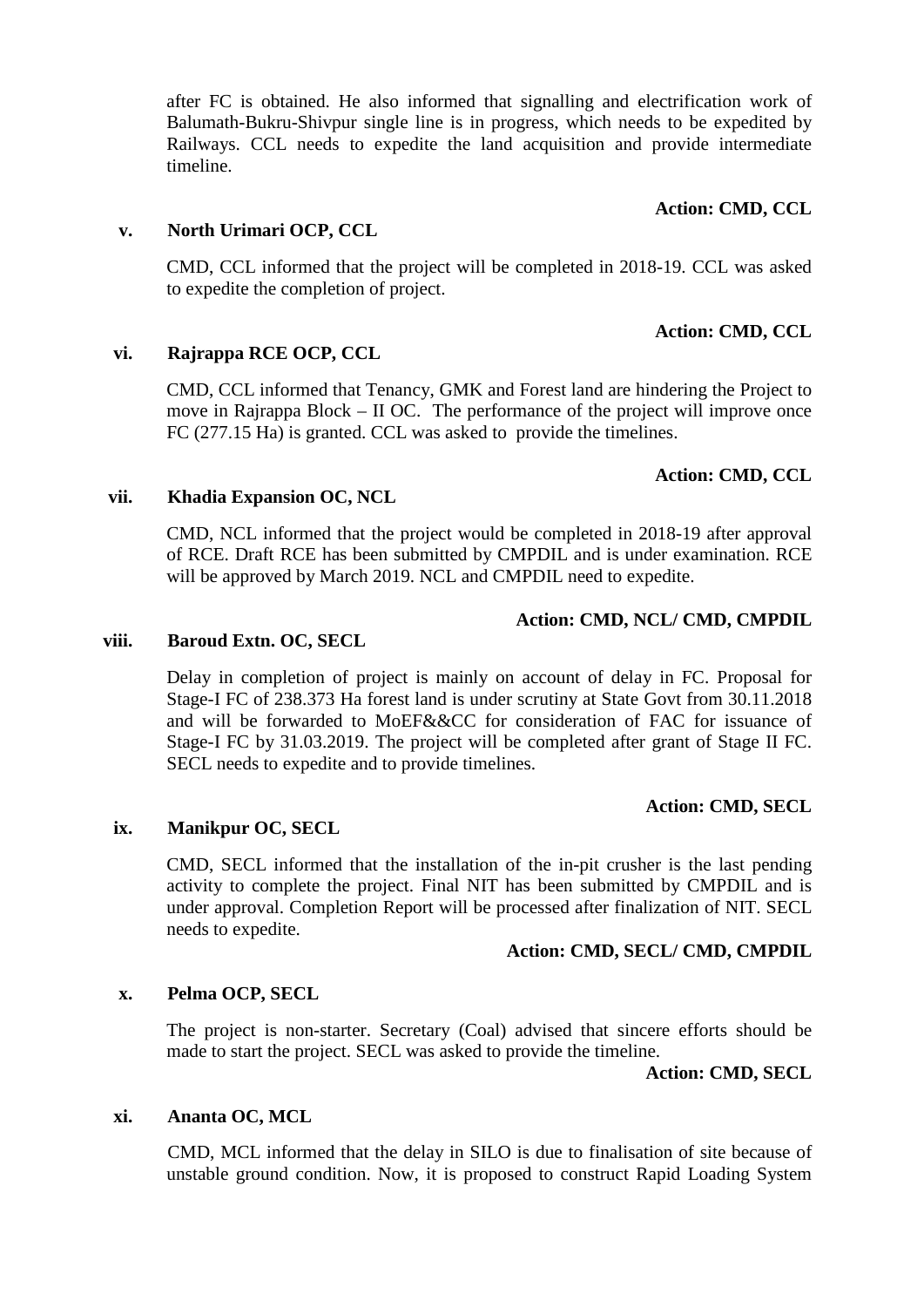(RLS) with Surge Bin with Reclaim Feeder without ground Bunker considering the technical constraint of the proposed site. Scheme is under preparation by CMPDIL. Draft Report will be submitted by 31.03.2019. MCL & CMPDIL need to expedite.

### **Action: CMD, MCL/ CMD, CMPDIL**

#### **xii. Balram Extension OC, MCL**

Draft Project Report for Balram Expn OC (15.0 Mty) has been submitted by CMPDIL and is under examination with MCL. The report will be placed before MCL Board. MCL and CMPDIL need to provide the timeline.

### **Action: CMD, MCL/ CMD, CMPDIL**

### **xiii. Basundhara West Extn. OC**

The project could not start due to delay in FC and EC. The process of FC and EC are being expedited. CMD, MCL assured that the coal production will start by March 2020. MCL was asked to provide timeline.

### **Action: CMD, MCL**

### **xiv. Bhubaneshwari OC, MCL**

CMD, MCL informed that the project is achieving its rated capacity since last 5 years. The project will be completed by March 2020 after commissioning of SILO. MCL was asked to expedite.

### **Action: CMD, MCL**

## **xv. Hingula II OC PH. III, MCL**

CMD, MCL informed that all efforts will be made to complete the project by 31.03.2020. MCL was asked to provide activity-wise timeline.

## **Action: CMD, MCL**

#### **xvi. Kaniha OC, MCL**

CMD, MCL informed that PR for Gopalji Kaniha (30 MTY) dovetailing another block has been prepared. It will be placed before the MCL Board after examination.

## **Action: CMD, MCL**

#### **xvii. Kulda & Extn. OC, MCL**

CMD, MCL informed that the all efforts will be made to complete the project by 31.03.2020 after obtaining EC for 15 MTY. MCL was asked to provide activity-wise timeline.

**Action: CMD, MCL**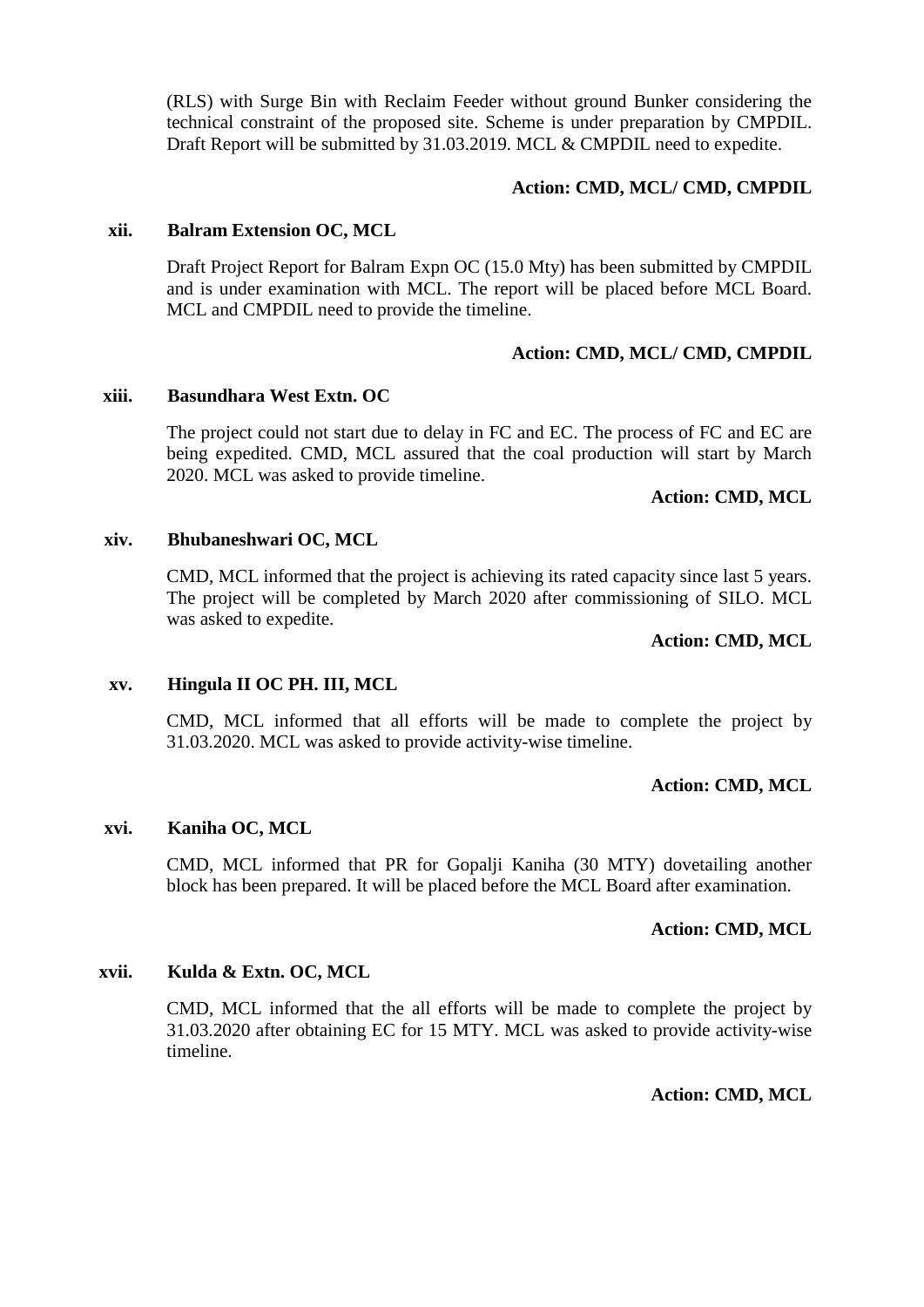## **SCCL**

## **xviii. Manuguru OC II Extn. Phase II, SCCL**

Director (P&P) SCCL informed that the completion report of the project has been approved by the SCCL Board in its meeting held on 28.11.2018.

# **Action: CMD, SCCL**

## **NLCIL**

## **xix. Rajasthan Power Projects:**

**I. Bithnok Lignite Thermal Power Station** 

# **II. Barsingsar Thermal Power Station Extension**

CMD, NLCIL informed that the EPC contractor is claiming price variation without ceiling, GST amendment, compensation for the hold period and time extension of additional 4 months besides project "hold period", whereas Govt. of Rajasthan (GoR) conveyed "In Principle" approval for revival of the project subject to certain conditions which include that no financial implication on account of project cost should be to GOR. CMD further informed that discussions will be held with GoR and, in case, no consensus emerge, re- tendering may be resorted to.

## **Action: CMD, NLCIL**

### **xx. Pachwara South Coal Block:**

CMD, NLCIL informed that order for Mine Development & Operation (MDO) was issued only on 22.10.2018. As per Coal Block Development and Production Agreement with MoC, exploration has to be completed and Geological Report has to prepared within 22 months from the zero date, i.e. before December 2018. Time extension was requested and obtained only upto 07.06.2019.

CMD, NLCIL requested that further extension of time is needed, without extending the final date of commissioning, since the delay is due to law & order problems at the site. NLCIL was asked to take up the issue with appropriate section with supporting documents for consideration.

## **Action: CMD, NLCIL**

## **xxi. Talabira II & III Coal Block:**

CMD, NLCIL informed that measures for obtaining stage II Forest Clearance, construction of R&R colony, Land acquisition activities are in progress. CMD, NLCIL assured all the above activities will be completed within the commissioning schedule of the project.

## **Action: CMD, NLCIL**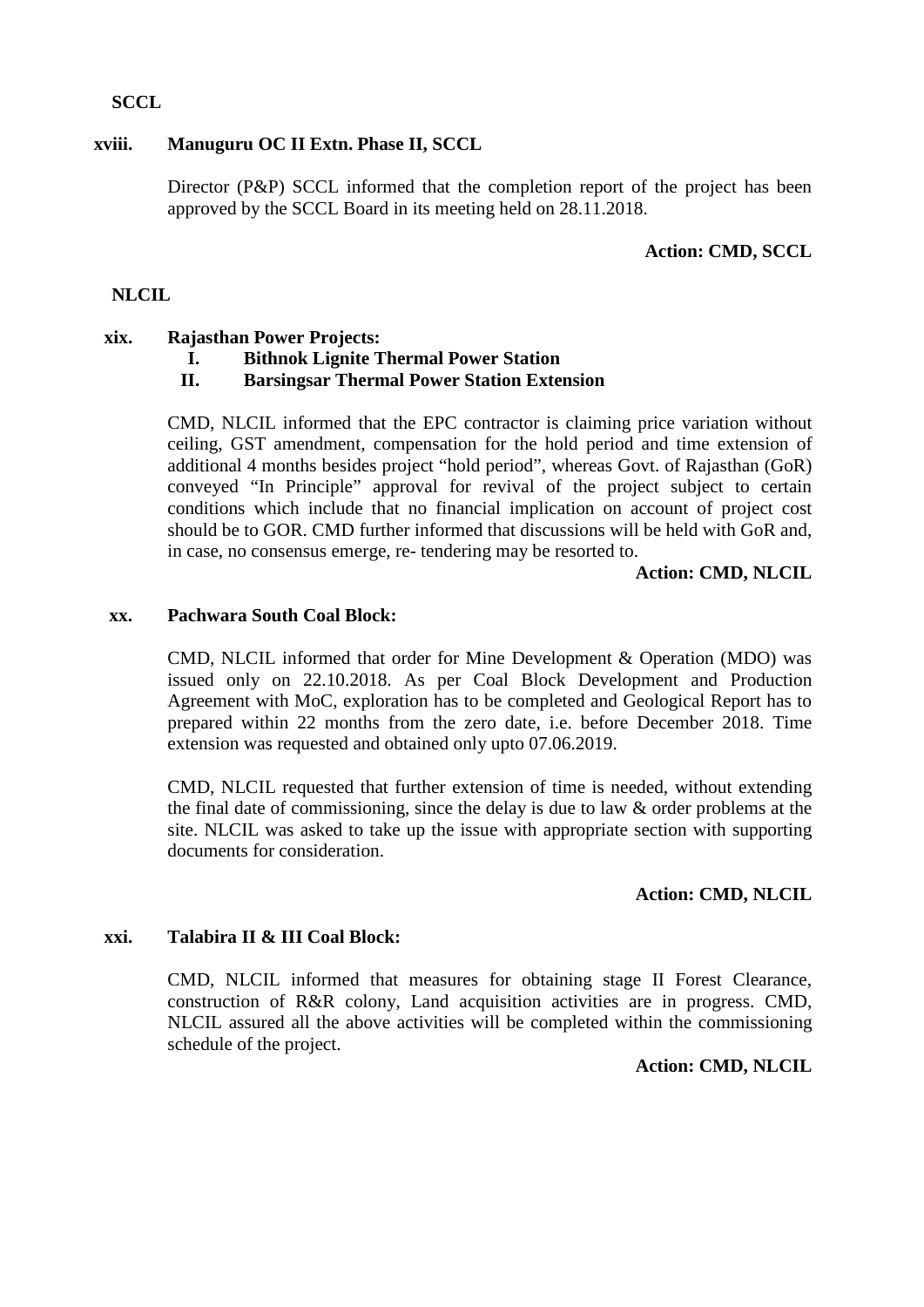- 5. General Points of discussion
	- a) Secretary Coal directed that all subsidiaries should use MDMS portal and update it regularly by a nodal officer. Further, ATR should also be included in MDMS portal for monitoring.
	- b) The committed timelines for Project completion must be adhered to. Additional achievable production from these projects during 2019-20 should be examined.

# **Action: Dir(T), CIL and all CMDs of subsidiary companies**

6. Meeting ended with vote of thanks to the Chair.

\*\*\*